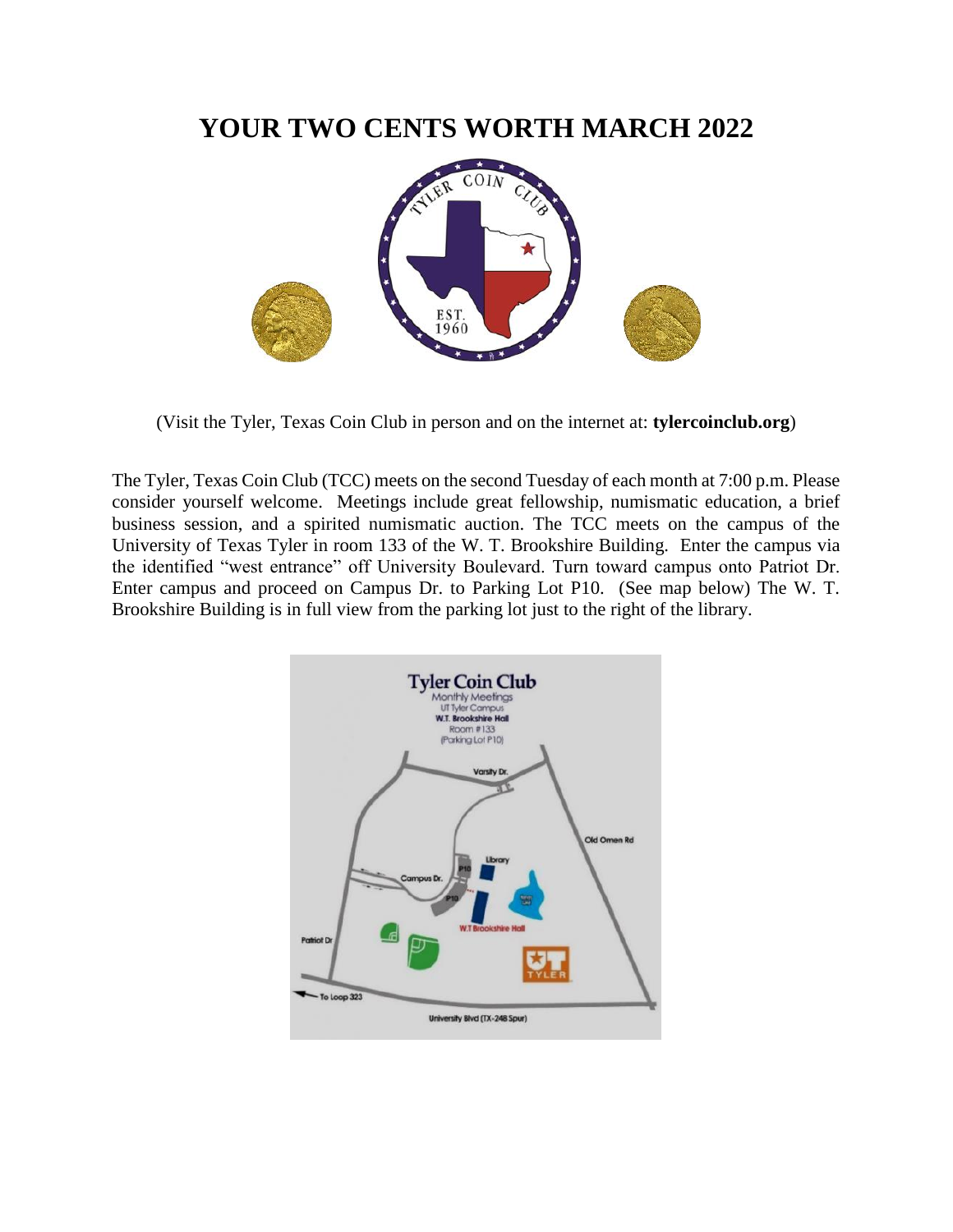

## **NUMISMATIC NOTES**

## Thoughts from Our President Richard G.

Hello fellow numismatist:

I hope this note finds you well and doing something concerning coins. Gold and Silver are on the rise, as I sit down after a long day at the coin show in Duncan Oklahoma. (Keep buying, it's March madness).

I want to personally thank everyone who participated in our last coin club meeting. I was a little nervous because it was my first meeting as president, but familiar friends and faces pulled me through.

What a great group of people we have in our coin club. You guys are the greatest!!!! I would like to give a personal thank you to Kern for doing the coin auction (it's not as easy as it looks). I am looking forward to Allen doing a presentation on paper money at our next meeting (we are blessed to have his knowledge among us).

Something I am considering is making a coin calendar of events for our club so that we all can be aware of upcoming coins shows and events. What do you think???? I would like your opinion and ideas. Please let me know at the next meeting.

Thank you all again for making things easy on me. May God richly bless you until we meet again.

Richard

# **MINUTES OF THE FEBRUARY 8, 2022 MEETING**

Meeting called to order at 7pm by President Richard G. with Pledge to the Flag

**Attendance Members: 34 New Members: 0 Guests: 0 Total: 34** 

#### **Discussion of Agenda Items (Richard)**

- The club was lead in prayer by Allen B.
- Introduction/recognition of guests, visitors, and new members.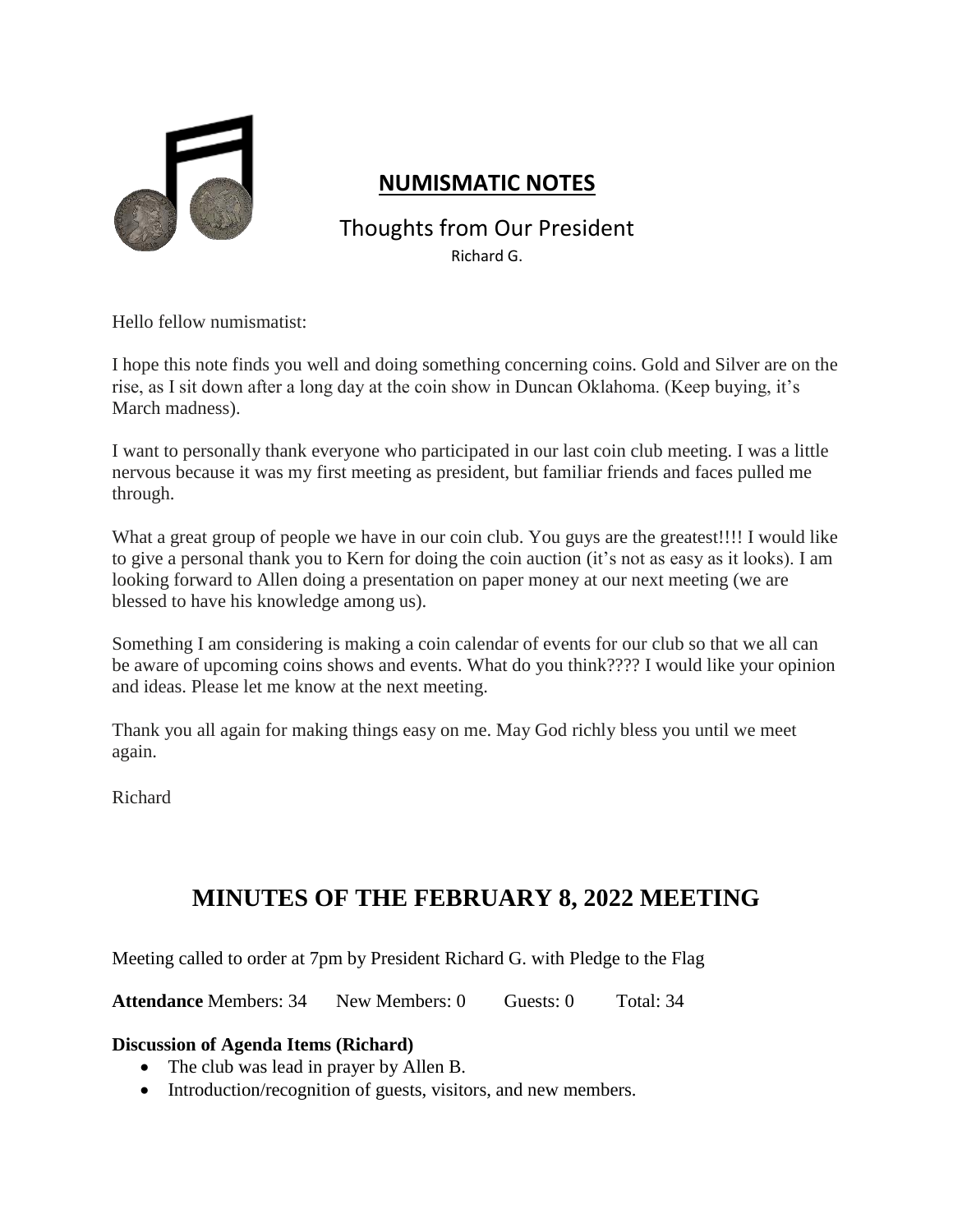- Recognition of members with birthdays and anniversaries in month of February.
- Richard distributed a questionnaire to gather updated information from club members.
- Royce presented a brief Treasurer's report including bank balances and TNA advertising for August show.
- David H gave an update on the 2022 Tyler Coin Show. Dealer tables are sold out; a dealer waiting list has been started. Dealer setup is Thursday, August 11th. The show is open to the public Friday and Saturday, August 12-13.
- Royce, Richard, and David discussed their experiences at the recent Houston Money Show.
- Don H. recalled how carrying \$2 notes while traveling abroad help catch a career burglar.
- Royce showed a \$2 note he sent in for grading. The note had a serial number with his grandson's birthdate.
- The next regular club meeting is March 8, 2022 at W.T. Brookshire Hall (room #133) on the UT Tyler campus.
- Meeting adjourned.

## **Club Auction (Kern L.)**

 $\bullet$  32 auction items sold - \$3,166.50

## **Door Prize Winners**

• Debbie, Kern, Stephen, and Steve

# **QUESTIONS FOR DR. COYNE**

1. Is this item a token or a medal?



- 2. What U.S. coin was produced on the thinnest planchets?
- 3. What is the matter with keeping coins in PVC "flips" for long term storage?
- 4. What is the title of the standard reference on world coins 1801-2000?
- 5. If a fake silver coin is a "cast", how can I tell?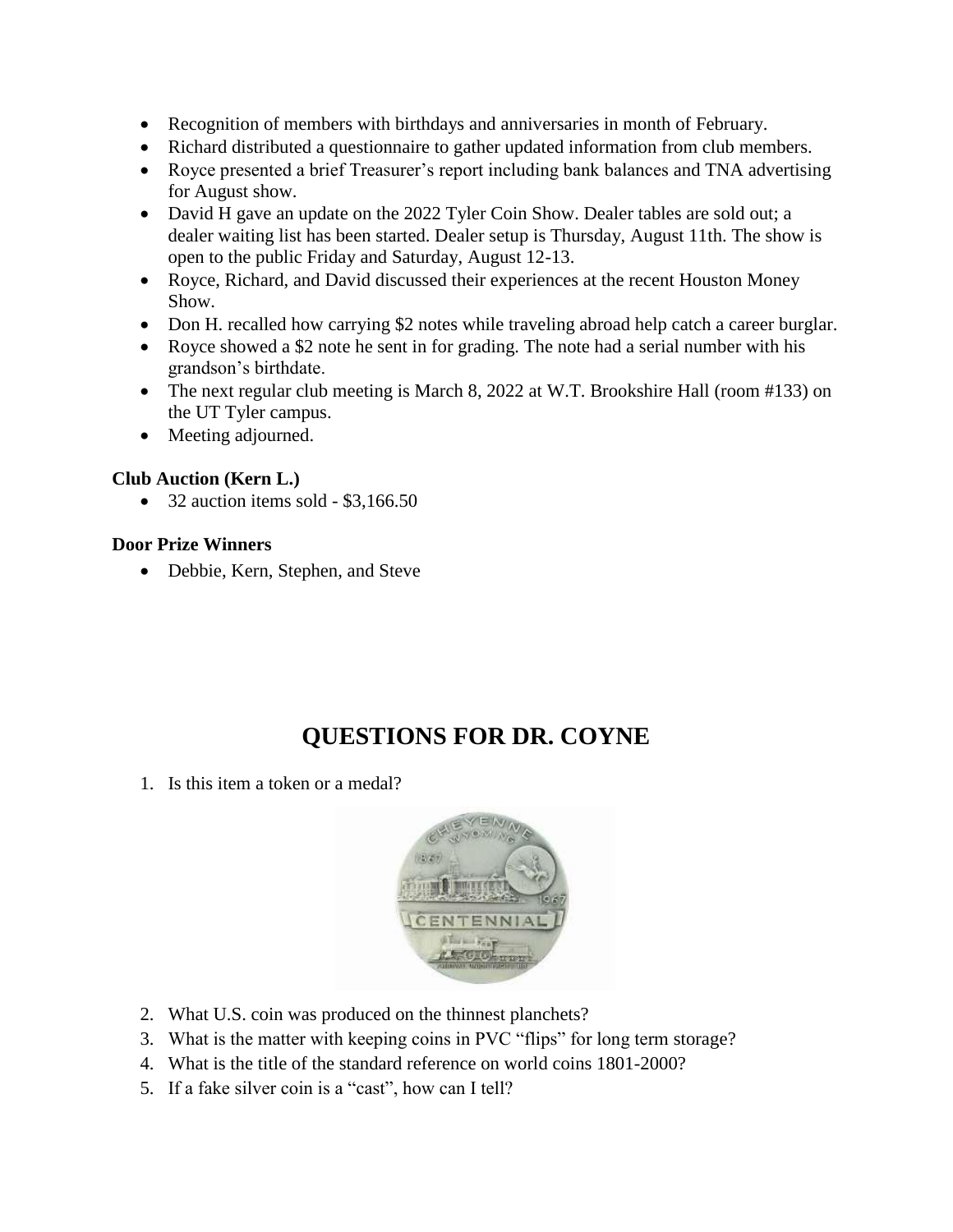- 6. What is different about the process of making a proof coin, compared with circulation strikes?
- 7. Some Byzantine coins were struck with curved (concave and convex) surfaces. Has the U.S. ever made deliberately cupped coins?
- 8. Are older NGC slabs susceptible to having the hologram scratched off?

# **DR. COYNE RESPONDS**

- 1. This is a medal. Tokens differ from medals in that tokens are intended to pass as money (even if they don't always state their face value), while medals are commemoratives of persons, places, events, and are not intended to pass as money. Tokens and medals can both be issued by governments or private parties.
- 2. It is the three cent silver coin which was struck on the thinnest planchets. Although the Type 1 gold dollars had a smaller diameter than the trime, they were thicker and heavier.



3. Clear, flexible coin envelopes have been in use for nearly 60 years, but experience has shown that the flips made from polyvinyl chloride (PVC) can damage coins as the plasticizer which makes the flip flexible leaches out onto the surface of the coin. The oily plasticizer then reacts with the surface metal of the coin. This Jefferson Nickel was placed into this flip in 1963, and it is now a goner.



See the "green slime"?

- 4. While William D. Craig had published three editions (first 1966) of his "Coins of the World 1750-1850, most numismatists would say the standard reference for these pieces now is Krause's "Standard Catalog of World Coins" – now broken into multiple volumes each serving one century's worth of coins and each over 1000 pages. The DVD version of these references is making headway in the market.
- 5. A cast coin of any metal will have surfaces that show a different texture than the surfaces of a struck coin. Fine porosity or bubbles are often visible. Most cast coins also do not have the crisp detail that is possible in a struck coin. Additionally, most casts are lighter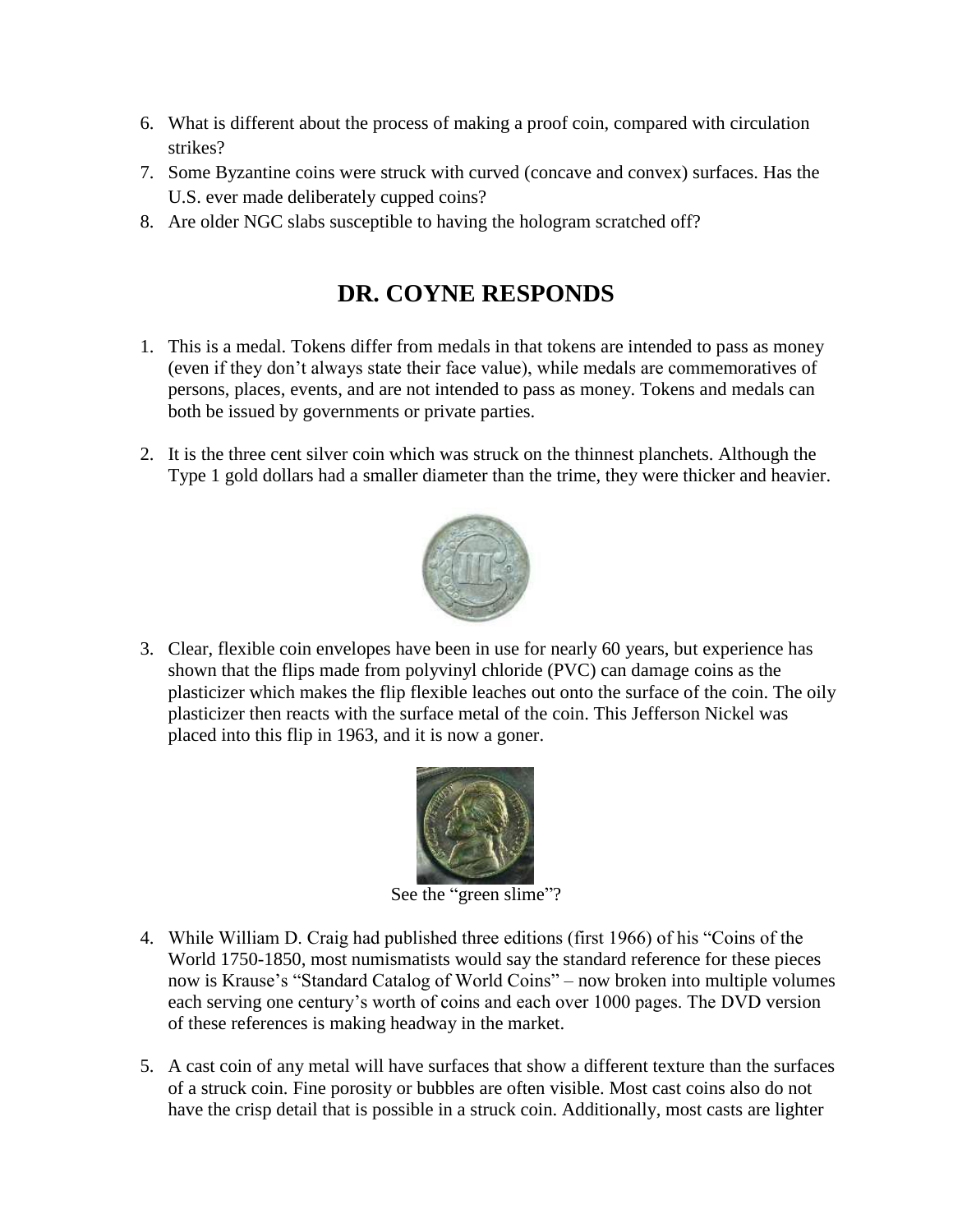than the genuine coin they mimic. A seam may be visible around the edge where the mold halves were separated.



6. Proof coins are struck multiple times (usually twice in modern production) on specially prepared planchets from polished dies on presses which run slower and apply a higher striking pressure than those used to make circulation strikes. This makes possible the extra detail, mirror surfaces, and high square rims which we associate with modern proofs.



7. Those willing to wait in a long line at a 2014 Baltimore coin show could buy directly from the Mint the then-new "Baseball" commemoratives in clad, silver, or gold versions. These "new technology" pieces have developed a following in the market. Dr. Coyne feels the U.S. Mint still lags the Canadian Mint in offering innovative pieces for the modern collector market.

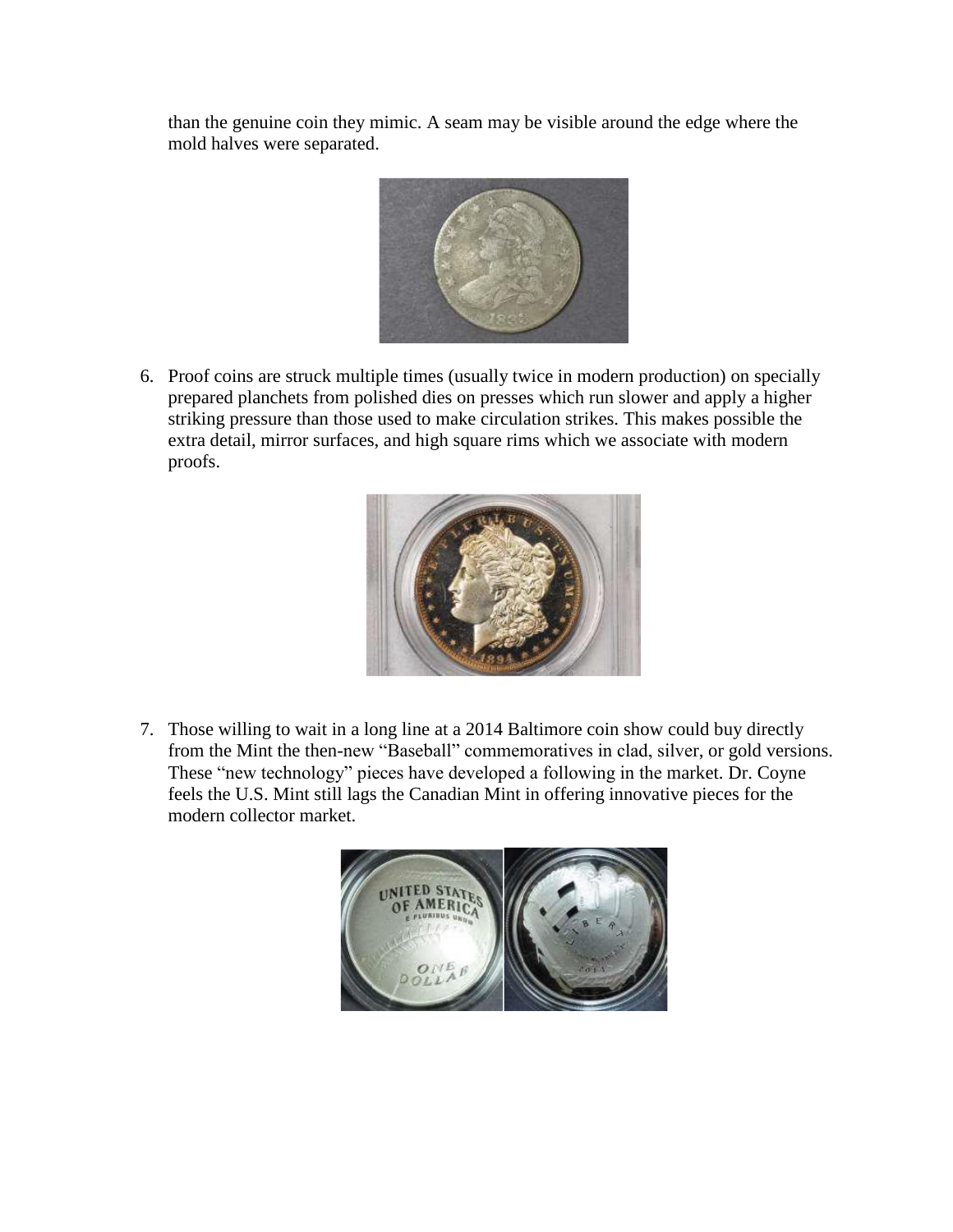8. Dr. Coyne has seen all too many coins encapsulated by both PCGS and NGC with damaged holders. Both firms came through a time when they placed the hologram on the outside of the slab and careless handling (or ham-handed removal of a dealer price sticker) would rip the hologram. But in 2014 we have Max Spiegel of NGC stating on an internet blog that NGC had revised their holders, including better protection for the hologram. In practice, we still see damaged holders. All four major TPG services offer economical "reholder" options (but these require payment of postage and other fees).

## **UPCOMING SHOWS & EVENTS**

**Northwest Louisiana Money Show,** March 4th-5th, Hilton Garden Inn, 2015 Old Minden Road, Bossier City, LA

**South Central Regional Coin & Currency Show**, March 25th-27th, Stoney Creek Hotel and Conference Center, 200 West Albany Drive, Broken Arrow, OK

**TNA Annual Coin Show**, June 3rd-5th, Arlington Convention Center, 1200 Ballpark Way, Arlington, TX

**Ark-La-Tex Coin, Stamp & Card Expo**, July 23rd-24th, Bossier Civic Center, 620 Benton Rd., Bossier City, LA

**Tyler Coin Show**, August 12th-13th, Ornelas Activity Center, 3402 Old Omen Rd., Tyler, TX

# **COLLECTING WISDOM**

While buying collectable coins and related items is enjoyable, staying happy requires we keep in mind the financial return of what is basically an investment – and consistent successful investment requires wisdom.

Wisdom comes from the experience of putting knowledge into action. To know how you are doing regarding the financial investment in your hobby, be periodically involved in selling as well as buying.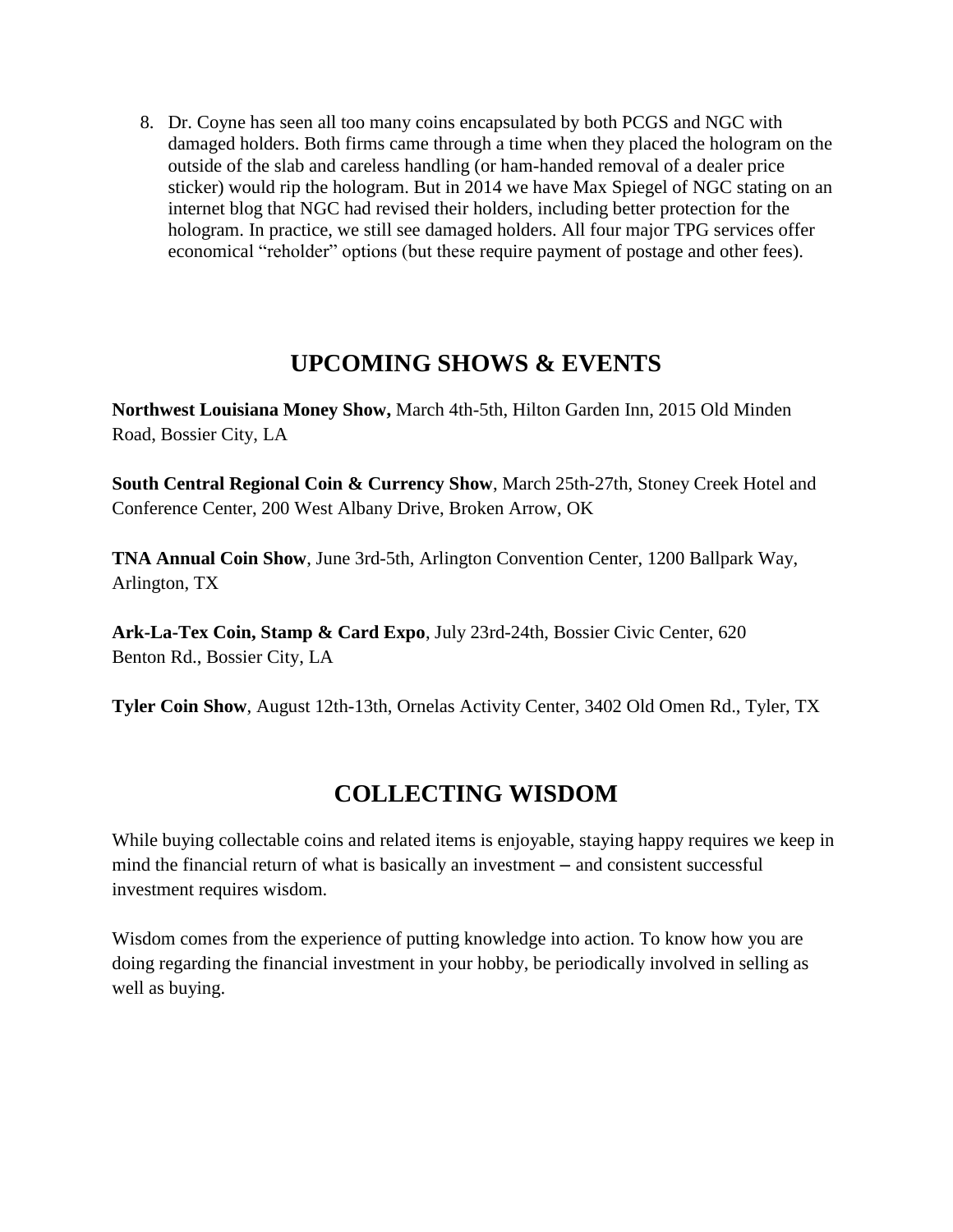# **A TRIP TO THE COIN CABINET**

by Richard L.



(Obverse the design of a Texas Centennial Half Dollar from the series minted starting in 1934 and ending in 1938. Designed by renowned Italian born / "who got here as soon as I could" Texan sculptor Pompeo Coppini)

Of all the coins, coin types, international and domestic, gold, silver, or lesser metals, my all-time favorite remains the Texas Commemorative Half Dollar. Maybe it is that patriotic "Texan" experience which has been part of my family history for at least four generations prior to my time in Texas history. Or it could be the Texas Half has unique eye appeal and is able to answer the question, "**Just how much can you get on the field of a half dollar?**" Whatever the case, the image shared above is for me a significate presence.

It was therefore with a bit of restrained giddiness that I placed a bid on a less intense derivative of the familiar design. I was scrolling through eBay and there it was, a bronze medal from 1978. After a few days of tracking the piece, I found myself the winner with a more than satisfying bid. The only thing I needed to figure out was the reason why my treasure existed. After a bit of virtual "diving" I discerned that the purpose was to honor the members of the Old Timers Assay Commission Society (OTACS) on the occasion of their 14th reunion and social gathering held in conjunction with the American Numismatic Association's annual meeting and convention in my hometown of Houston.

Following this discovery I was able to find an interesting article on the subject which was penned by David Ganz, a famous "numismatic" attorney and former president (1993 to 1995) of the ANA. The article which drew my attention appeared in the *Numismatic News* back on July 24, 2012. In this Ganz shared some interesting history along with a note of sadness regarding the Old Timers Assay Commission Society.

Here are the basic details worth noting. Back when the first mint in Philadelphia was founded, one of the items of business was the establishment of an "Assay Commission" created to review weight, maintain standards, double check the products of the mint, along with the general order of quality, of testing and visually sampling our government's coinage output. To ensure the highest quality both possible and true. The original Assay Commission was created by law on April 2, 1792. Ganz shared that a reaffirmation occurred eighty years later as part of the famous Coinage Act of 1873.

Members of the original Assay Commission were generally political or politically attached. There were twenty five members who served without pay for a one year stay. A new group was appointed by the President of the United States each year. Over time the focus of the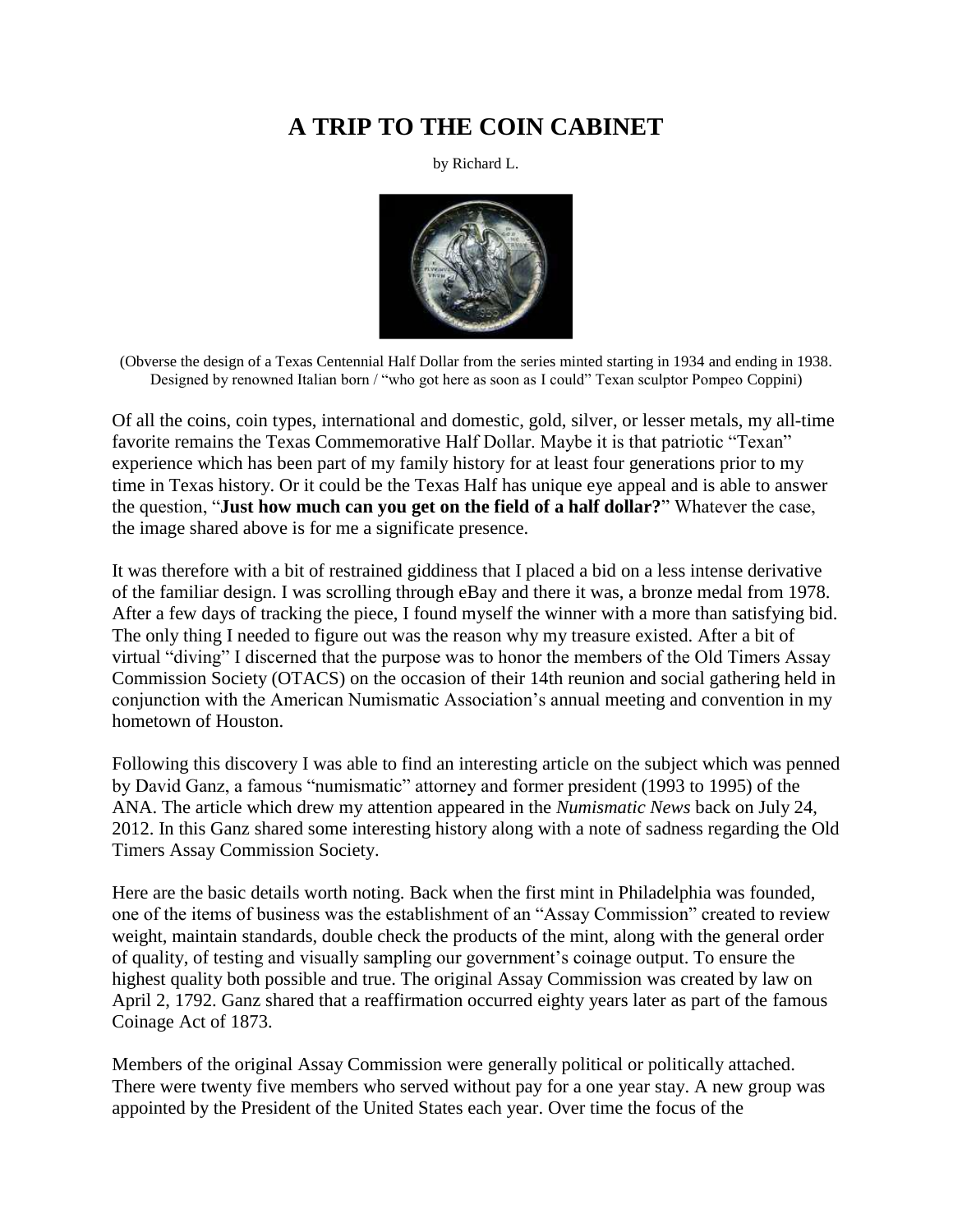Commission shifted with a number of high profile numismatists taking on the role of assayers. Ganz was a member, appointed by President Nixon, in 1974. Others of note are Eric Newman (1967), John J. Pittman (1947), and Adna Wilde (1975). I could not find an exhaustive list of former members and imagine there will be a few from our own great state involved.

All of this shared before brings me to 1964 when the OTACS was founded. The call was for a fellowship of former members, veterans of the assay task. Considering the number of people appointed each year I am sure, at that point forward, the potential for a large number of followers at the annual celebration was staggering. This was a time to remember, to brag a bit, to share stories, essentially a single focused social fellowship.

When David Ganz's article was published, back eight years ago in 2012, he shared a few sad details. After nearly two centuries of existence, the need for an official Assay Commission was no longer pressing. There were no more silver nor gold coins to assess. Modern technology could perform the task more quickly and with greater efficiency. So, in 1977, when the time came to make appointments to the Assay Commission, then President Jimmy Carter said "no." And chose not to continue the practice. This was followed in 1980 by an official Act to end the Commission. Also under consideration was the cost of maintaining a part of the government practice which was not efficient nor necessary. (An almost unheard of concept, right?)

So, let's move forward into 2012. According to Ganz this was to be the last meeting of the Old Timers Assay Commissioners Society. Ganz shares the challenge that the group's demise was inevitable because "death and infirmity claimed" the members. I'm sure it was a good and fun run with lots of fellowship, blessings and memories.

Putting all of this together … my newly found treasure is testimony to one of the gatherings of the OTACS. It is a medal, with ribbon, from their 14th annual meeting held at the same time and same place as the ANA convention in Houston in 1978. I thank the organizers for creating a souvenir featuring my favorite commemorative half design. It fits my Texas based collection nicely, and aided me in learning something new about our "hobby of kings." (And we common folk, too.)

Y'all stay healthy and safe … Regards and God Bless …Richard